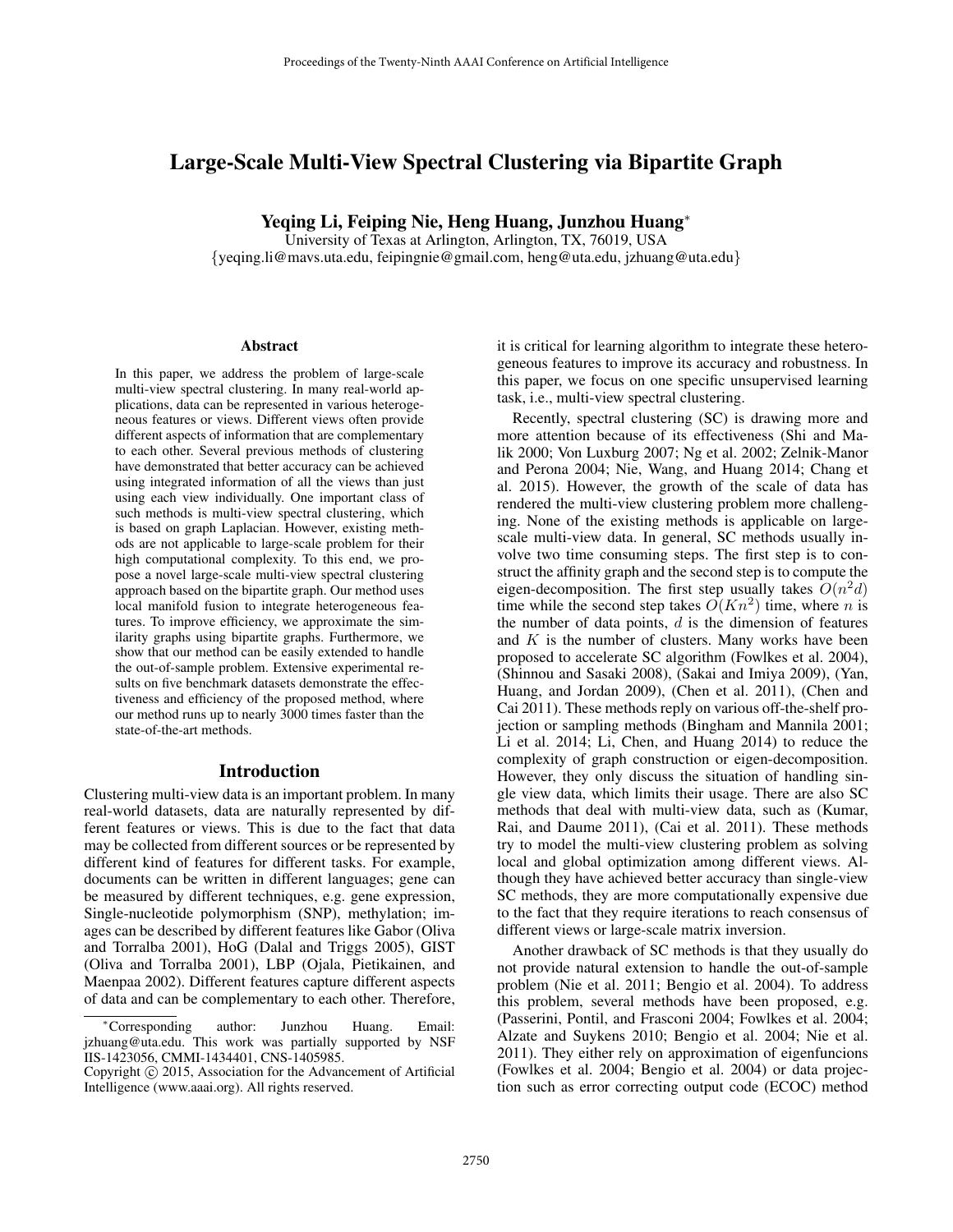(Dietterich and Bakiri 1995; Passerini, Pontil, and Frasconi 2004) or regression model (Nie et al. 2011). None of them address the out-of-sample problem in setting involved heterogeneous features.

In this paper, we proposed a multi-view spectral clustering method that is able to deal with large-scale data. Our method is inspired by the large-scale semi-supervised learning algorithm proposed in (Liu, He, and Chang 2010). First, we generate consensus  $m$  salient points for all views. Then we construct bipartite graph between raw data points and these salient points. These generated points play an important role in capturing the manifold of the original views. Then, the graph of all the views are combined together using a local manifold fusion method. Finally, we run spectral clustering on the resulting fused graph. There are several benefits of our method: First, manifold fusion preserves the manifold structure of all the views; Second, the construction of the bipartite graph is very efficient; Third, by exploring the special structure of the bipartite graph, spectral analysis on it is also very efficient; Fourth, our method also output cluster indicator of the salient points, which enables us to handle the out-of-sample problem efficiently. Additionally, we have conducted extensive experiments on five ' benchmark data sets, which demonstrate the effectiveness and efficiency of our proposed method comparing to the state-of-the-art methods.

The remainder of this paper is organized as follows: we first introduce basic notations and concepts of spectral clustering in Section 2. In Section 3, details of our proposed large-scale multi-view spectral clustering method is presented. All the experimental results are shown in Section 4. Finally, we conclude our work in Section 5.

# Background and Notations

In this section, we will briefly introduce the notations and the spectral clustering framework. Let  $X = [x_1, \ldots, x_n]^T \in$  $\mathbb{R}^{n \times d}$  denote the data matrix, where *n* is the number of data points and  $d$  is dimension of features. Each data point  $x_i \in \mathbb{R}^d$  belongs to one of K classes  $C = \{c_1, \ldots, c_K\}.$ Given the whole dataset  $X$ , each data point is represented as a vertex on the affinity graph and each edge represents the affinity relation of one pair of vertexes. In practice, the k-NN graph are usually used. Specifically,  $x_i$  and  $x_j$  are connected if at least one of them is among the k nearest neighbours of the other in the given measured (usually Euclidean distance). The weight of the edge between  $x_i$  and  $x_j$  is defined as:

$$
w_{ij} = \begin{cases} \exp\left(-\frac{\|x_i - x_j\|}{2\sigma^2}\right), & \text{if } x_i \text{ and } x_j \text{ are connected} \\ 0, & \text{otherwise} \end{cases}
$$
(1)

where  $\sigma$  is the bandwidth parameter. Note that we use Gaussian Kernel for example, this method is also applicable to other types of kernel. Thus,  $W = \{w_{ij}\} \in \mathbb{R}^{n \times n}, \forall i, j \in \mathbb{R}$  $1, \ldots, n$  is the adjacent matrix of the graph and it is a symmetric undirected graph. Let  $D \in \mathbb{R}^{n \times n}$  be the degree matrix whose *i*-th diagonal element is  $d_{ii} = \sum_{j=1}^{n} w_{ij}$ . Let  $L$  denote the normalized graph Laplacian matrix, then it is

defined as:

$$
L = I - D^{-1/2} W D^{-1/2}
$$
 (2)

The objective function of the normalized spectral clustering (Ng et al. 2002) is defined as:

$$
\min_{G^T G = I} \text{Tr}(G^T LG),\tag{3}
$$

where  $G \in \mathbb{R}^{n \times K}$  is the class indicator matrix of all data. The solution of  $G$  in Eq. (3) is the  $K$  smallest eigen vectors of L.

# Multi-view Spectral Clustering Revisit

For multi-view data, let V be the number of views and  $X^{(1)}, \ldots, X^{(V)}$  be the data matrix of each view, where  $X^{(v)} \in \mathbb{R}^{n \times d^{(v)}}$  for  $v \in 1 \dots, V$  and  $d^{(v)}$  is the feature dimension of the v-th view. Let  $L^{(1)}, \ldots, L^{(V)} \in \mathbb{R}^{n \times n}$ denote the normalized Laplacian matrices of each view, respectively. Two important questions that are needed to be answered by multi-view approaches are how to reach consensus of the results and how to express the relationship of all the views. There are several forms for the multiview spectral clustering (Kumar, Rai, and Daume 2011; Cai et al. 2011). We use the following form:

$$
\min_{G^T G = I, a^{(v)}} J_1(G, a^{(v)}) = \sum_{v=1}^V (a^{(v)})^r \operatorname{Tr}(G^T L^{(v)} G),
$$
  
s.t. 
$$
\sum_{v=1}^V a^{(v)} = 1, a^{(v)} \ge 0, \quad (4)
$$

where  $a^{(v)}$  is the non-negative normalized weight factor for the v-th view and  $r$  is a scalar to control the distribution of different weights among different views. Here, we try to find a consensus result G among all the views. This unique consensus eliminates the need for computing the local results for each view and the computation cost of communicating back and forth between local results and the global result e.g. (Kumar, Rai, and Daume 2011). To further explain the inter-view relation, we rewrite Eq. (4) as:

$$
\min_{G^T G = I, a^{(v)}} J_2(G, a^{(v)}) = \text{Tr}(G^T LG),
$$
  
s.t. 
$$
\sum_{v=1}^{V} a^{(v)} = 1, a^{(v)} \ge 0,
$$
 (5)

where  $L = \sum_{v=1}^{V} (a^{(v)})^r L^{(v)}$ . Here, L can be regarded as local manifold fusion of all the views.

Equation (5) can be solve by iterative optimization techniques. However, to construct the graphs for all the views and to solve the equation is time consuming. The computational complexity is about  $O(TKn^2 + \sum_{v=1} Vnd_v^2)$ , where T is the number of iterations.

# Methodology

In this section, we present an efficient approximation algorithm that can be applied to large-scale graph construction. Then, an efficient clustering algorithm is proposed for largescale multi-view spectral clustering. Finally, we extended our method to handle the out-of-sample problem.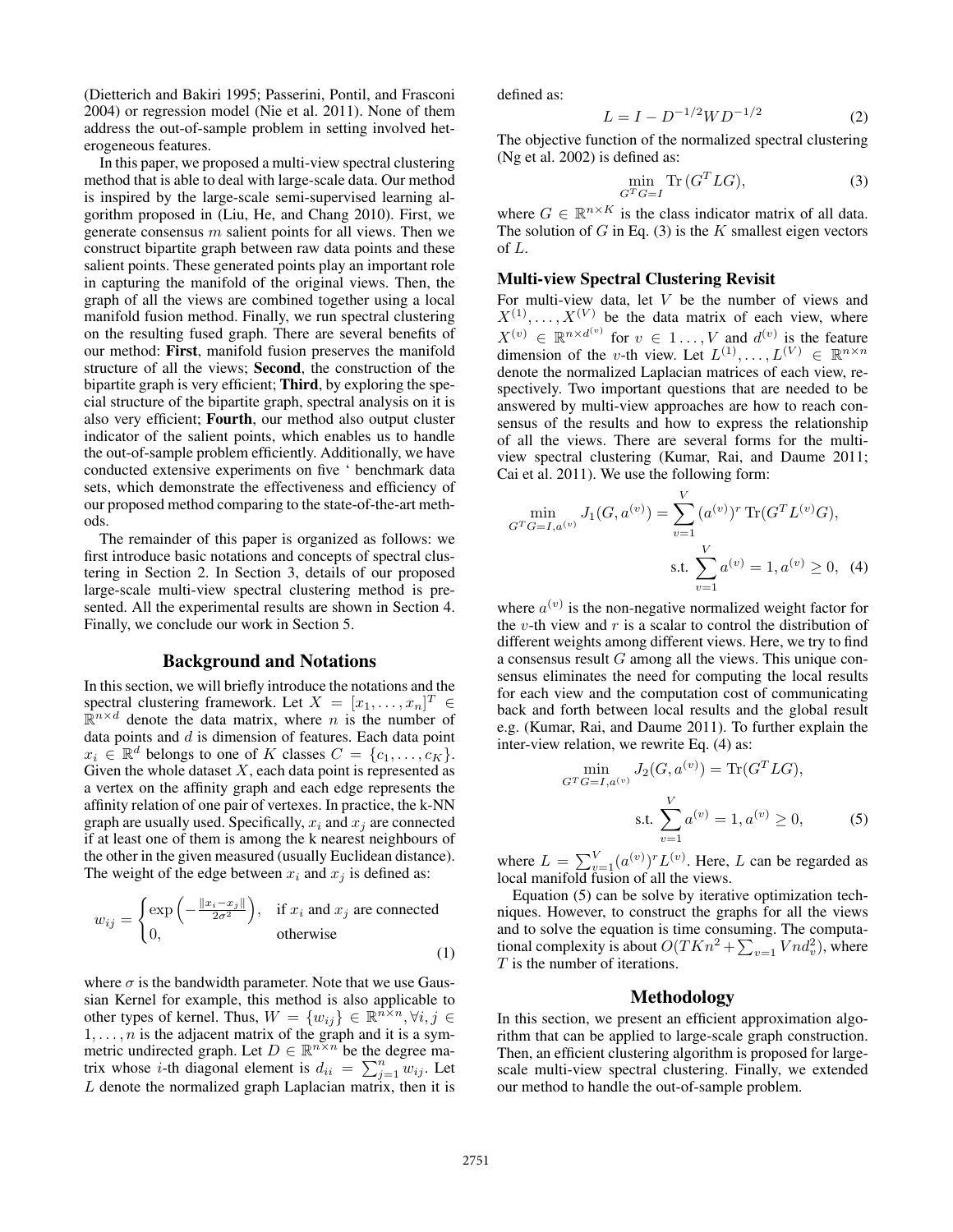# Large-Scale Graph Construction

In order to reduce the computational cost of multi-view spectral clustering, we introduce a fast approximation algorithm. The idea is to use a small set of data points  $\widetilde{U} = [U_1, \ldots, U_m] \in \mathbb{R}^{m \times d}$  to capture the manifold structure, where each  $u_k$  is called a salient point. Then a bipartite graph is constructed between the raw data points and the salient points. By utilizing the structure of the bipartite graph, the graph construction and spectral analysis can be perform very efficient.

The salient points can be chosen by random sampling from raw data points or using lightweight clustering methods such as k-means. We find that the salient points generated by k-means have stronger representation power compared to sampling ones, where fewer points are needed for the same level of performance. However, in multi-view data, different views will generate different salient points if we run k-means independently on each view, which makes manifold fusion impossible. Therefore, we generate salient points on concatenated all the features and then separate resulting points into different views. This process can generate uniform salient points for different views, which will simplified the process of clustering.

With the generated points, the k-NN graph is constructed between the raw data and the salient points. We further constrain that connections are only allowed between raw data point and salient point. This constraint results in a bipartite graph between raw data  $X$  and salient points  $U$ . And the weight of each edge is defined as

$$
Z_{ij} = \frac{K(x_i, u_j)}{\sum_{k \in \Phi_i} K(x_i, u_k)}, \forall j \in \Phi_i,
$$
 (6)

where  $K()$  is a given kernel function (e.g. Gaussian Kernel in Eq. (1)),  $\Phi_i \subset \{1 \dots m\}$  denotes the indexes of s nearest neighbours of  $x_i$  in  $U$ .

 $\begin{bmatrix} 0 & Z^{(v)} \end{bmatrix}$ For the v-th view, the affinity matrix becomes  $W^{(v)} =$  $\Big] \in \mathbb{R}^{(n+m)\times(n+m)}$ . The degree matrix be-

 $Z^{(v)^T}$  0

comes 
$$
D^{(v)} = \begin{bmatrix} D_r^{(v)} & 0 \\ 0 & D_c^{(v)} \end{bmatrix} \in \mathbb{R}^{(n+m)\times(n+m)}
$$
, where

 $D<sub>r</sub>$  is a diagonal matrix of whose diagonal elements are row sums of  $Z$  and  $D<sub>c</sub>$  is a diagonal matrix of whose diagonal elements are column sums of  $Z$ . Since  $Z$  is by definition row normalized, we have  $D_r = I_n$ , where  $I_n$  is the *n* by *n* identity matrix. The construction of the graph is extremely efficient since now we only need to consider  $O(mn)$  distances. However, directly computing eigenvectors of  $L$  in Eq. (4) is still time consuming. Therefore, we need to transform the problem to utilize the structure of bipartite graph.

### Multi-view Spectral Clustering Algorithm

By utilize the bipartite graph, we can obtain an algorithm that can optimize the cluster indicator of raw data points and salient points simultaneously. We name this algorithm Multi-view Spectral Clustering (MVSC). We first propose our alternative optimization framework for solving Eq. (5).

With all the  $a^{(v)}$  are initialized to be equal, i.e.  $a^{(v)} = 1/V$ for  $v \in 1...V$ , we solve Eq. (5) in iterations of two following steps.

First, we fix  $a^{(v)}$  and then solve G, where the objective function become:

$$
\min_{G^T G = I} J_2(G) = \text{Tr}(G^T LG),\tag{7}
$$

which is equivalent to original spectral clustering. The solution of  $G$  is obtained by compute  $K$  smallest eigenvectors of L.

**Second**, we fix G and then solve  $a^{(v)}$ . Let  $h^{(v)} =$  $\text{Tr}(G^T L^{(v)} G)$ , then the Eq. (4) can be rewritten as:

$$
\min_{a^{(v)}} \sum_{v=1}^{V} (a^{(v)})^r h^{(v)}, \text{ s.t. } \sum_{v=1}^{V} a^{(v)} = 1, a^{(v)} \ge 0,
$$
 (8)

Thus, using method of Lagrange multiplier, Eq. (8) becomes:

$$
\min_{a^{(v)}} \sum_{v=1}^{V} (a^{(v)})^r h^{(v)} - \beta (\sum_{v=1}^{V} a^{(v)} - 1),
$$
 (9)

where  $\beta$  is the Lagrange multiplier. With simple algebraic manipulations, we get

$$
a^{(v)} = \frac{\left(r(h^{(v)})^{\frac{1}{1-r}}\right)}{\sum_{v=1}^{V} \left(rh^{(v)}\right)^{\frac{1}{1-r}}}. \tag{10}
$$

The first sub-problem (Eq. (7)) tries to minimize  $J_2(G)$  =  $\text{Tr}(G^T L G)$ , which takes  $\tilde{O}(cn^2)$  for general case. Fortunately, we can reduce the complexity by using the following theorem.

**Theorem 1.** *: Solving*  $J_2(G) = \text{Tr}(G^T LG)$  *is equivalent to compute the singular vectors of* Z *corresponding to* K *largest singular values.*

*Proof.* Let  $S^{(v)} = (D^{(v)})^{-1/2}W^{(v)}(D^{(v)})^{-1/2}$ . The objective function  $J_2(G)$  can be rewritten as

$$
J_2(G) = \text{Tr}(G^T LG)
$$
  
=  $\text{Tr}(G^T \sum_{v=1}^V (a^{(v)})^r L^{(v)} G)$   
=  $\text{Tr}(G^T \left( \sum_{v=1}^V (a^{(v)})^r (I - S^{(v)}) \right) G)$   
=  $\text{Tr}(\sum_{v=1}^V (a^{(v)})^r G^T G$   
 $- G^T \left( \sum_{v=1}^V (a^{(v)})^r S^{(v)} \right) G)$   
=  $n \sum_{v=1}^V (a^{(v)})^r - \text{Tr}(G^T SG),$  (11)

where  $S = \sum_{v=1}^{V} (a^{(v)})^r S^{(v)}$ . Then, minimizing  $J_2$  with respect to  $G$  is equivalent to the following equation

$$
\max_{G^T G = I} \text{Tr}(G^T SG) \tag{12}
$$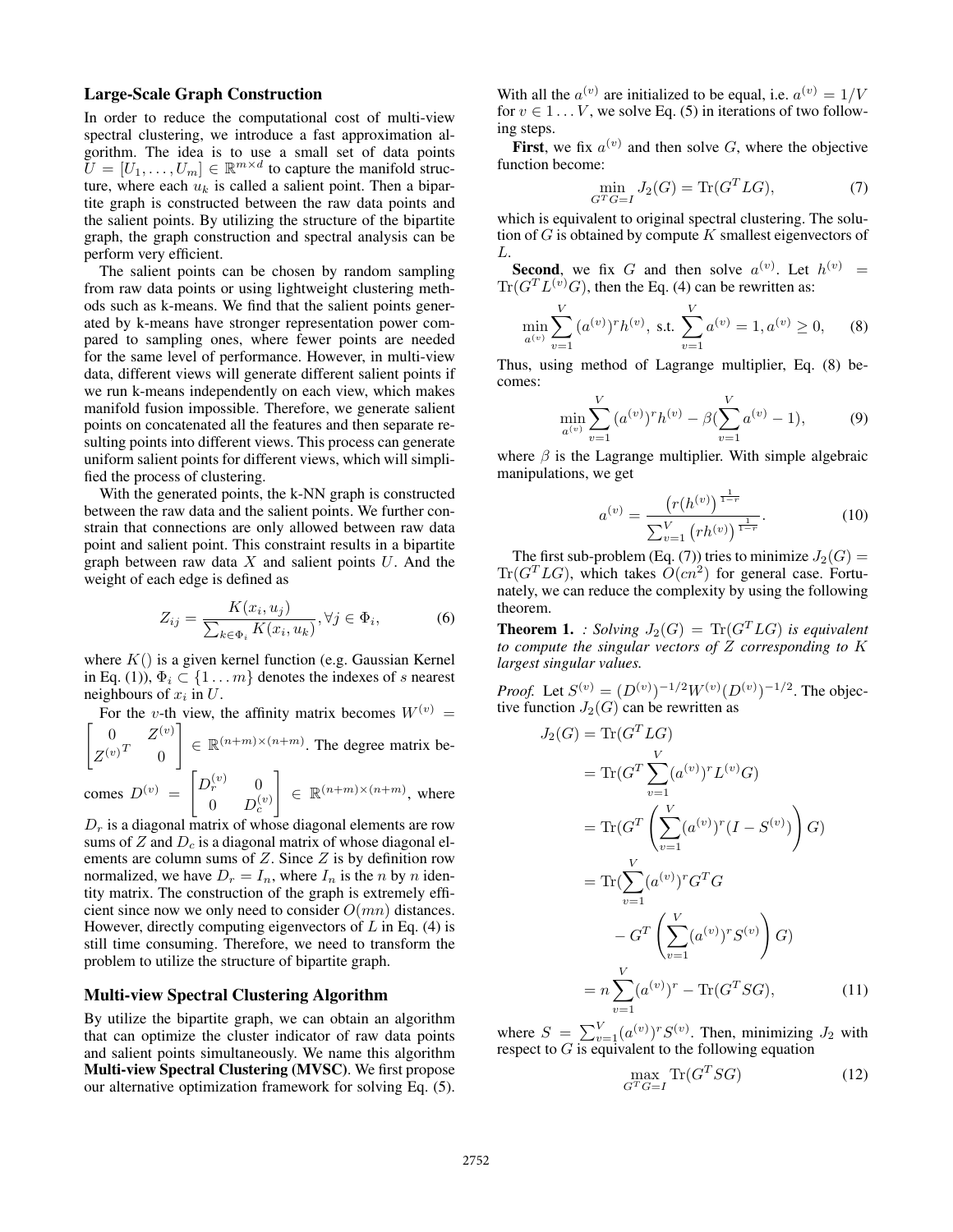The solution of  $G$  is the eigenvectors corresponding to the  $K$  largest eigenvalues. We can use the structure of  $S$  to transform the problem of computing the eigenvectors of  $S$  to that of computing the eigenvectors of Z. Let  $G = [G_X^T, G_U^T]^T$ , where  $G_X, G_U$  are rows corresponding to raw data and salient points respectively. Therefore, the objective function in Eq. (12) becomes

$$
\operatorname{Tr}(G^T SG) = \operatorname{Tr}\left(\begin{bmatrix} G_X \\ G_U \end{bmatrix}^T S \begin{bmatrix} G_X \\ G_U \end{bmatrix}\right)
$$

$$
= \operatorname{Tr}\left(\begin{bmatrix} G_X \\ G_U \end{bmatrix}^T \begin{bmatrix} 0 & \hat{Z} \\ (\hat{Z})^T & 0 \end{bmatrix} \begin{bmatrix} G_X \\ G_U \end{bmatrix}\right)
$$

$$
= \operatorname{Tr}\left(2G_X^T \hat{Z} G_U\right), \tag{13}
$$

where  $\hat{Z} = \sum_{v=1}^{V} (a^{(v)})^r \hat{Z}^{(v)}$  and  $\hat{Z}^{(v)} =$  $(D_r^{(v)})^{-\frac{1}{2}}Z^{(v)}(D_c^{(v)})^{-\frac{1}{2}} = Z^{(v)}(D_c^{(v)})^{-\frac{1}{2}}$ . Thus, solving Eq. (12) is equivalent to computing the left and right singular vectors corresponding to the  $K$  largest singular values of  $Z$ 

$$
svd(\hat{Z}) = G_X \Sigma G_U^T,\tag{14}
$$

where  $svd()$  is the Singular Value Decomposition (SVD) operator,  $\Sigma = diag(\sigma_1, \ldots, \sigma_K)$  and  $\sigma_1 \geq \sigma_2, \ldots, \sigma_K \geq 0$ are the singular values of  $\hat{Z}$ .

With Theorem 1, we can solve the whole problem very efficiently. The whole algorithm is summarized in Alg. 1.

Computational analysis. The proposed Multi-view Spectral Clustering (MVSC) consists of three stages: 1) generating salient points using k-means, 2) constructing graph Z and 3) optimization by iteratively solving the clustering problem. The first stage takes  $O(t_1nmd)$  time, where  $t_1$ is the number of iterations for running k-means and  $d =$  $\sum_{v=1}^{V} d^{(v)}$ . The second stage takes  $O(nmd)$  to construct the graph  $Z$ , while constructing a normal k-NN graph of *n* vertexes takes  $O(n^2d)$ . The third stage takes  $O(t_2nm^2)$ , where  $t_2$  is the number of iterations. Note that the optimization stage is much faster than clustering on a normal  $n$  by n graph, which takes  $O(Kn^2)$  time. So the overall time complexity is approximately  $O(t_1nmd + t_2nm^2)$ . Since  $m, d \ll n$ , this is nearly linear to n. The computational cost is summarized in Table 1.

Table 1: Summary of computational complexity.

| <b>Stages</b> | 1 and 2   |           | Total                                                              |
|---------------|-----------|-----------|--------------------------------------------------------------------|
| Normal graph  | $O(n^2d)$ | $O(Kn^2)$ | $O(n^2d + Kn^2)$                                                   |
|               |           |           | Bipartite graph $ O(t_1 nmd)  O(t_2 nm^2)   O(t_1 nmd + t_2 nm^2)$ |

Convergence analysis. The original problem Eq. (4) is not a joint convex problem of  $a^{(v)}$  and G. Hence, there is no guarantee for obtaining a global solution. Since we divide the original problem into two sub-problems and each of them is convex problem. The proposed method will converge to a local solution. In all our experiments, the process always converges in less than 10 iterations.

**Parameter**  $r$ . Another advantage of our approach is using the parameter  $r$ , which controls the fusion weights of all the views by only one parameter. Some previous methods just simply assume equal weights (Kumar, Rai, and Daume 2011) or tuning one parameter for each view (Liu et al. 2013). The effect of  $r$  ranges from assigning equal weights to all views when  $r = \infty$  to assigning all the weights to one best view when  $r = 1$ . By tuning r between  $(1, \infty)$  we can reach a balance between all the views.

| Algorithm 1 Multi-view Spectral Clustering (MVSC) |  |
|---------------------------------------------------|--|
|---------------------------------------------------|--|

- 1: **Input:** Data matrix of all views  $X^{(v)} \in \mathbb{R}^{n \times d^{(v)}}$  for  $v \in 1...V$ , Number of classes K, Number of salient points m, parameter r.
- 2: **Output:** Cluster labels  $Y$  of each data points, all salient points  $U$  and cluster labels of all salient points.
- 3: Generate  $m$  salient points using  $k$ -means on concatenate features;
- 4: Compute affinity matrix  $Z^{(v)}$  of each view.
- 5: Compute Laplacian  $L^{(v)}$  of each view;
- 6: Initialize  $a^{(v)} = 1/K$ ;
- 7: repeat
- 8: Compute G by using Eq.  $(14)$ ;
- 9: Update  $a^{(v)}$  by using Eq. (8);
- 10: until Converges.
- 11: Treat each row of  $G$  as new representation of each data point and compute the clustering labels Y by using kmeans algorithm.

#### Out-of-sample Problem

In general, spectral clustering methods only work on the training data. Most methods do not provide clear extension to deal with out-of-sample points (a.k.a. test data). In contrast, our method can be easily extended to handle test data. Recall that when carrying out clustering on training data, we also get the feature vectors and clustering labels for the salient points. Therefore, we simple find the k nearest neighbours of test data among salient points and propagate the labels to the test data. The k-NN algorithm can be done in  $O(md)$  computational cost for each data point. Hence,  $p$  test data points can be clustered in  $O(pmd)$  computational cost. This computational cost is far lower than carried out k-NN on the training data  $(O(pnd))$ .

#### Experiment

In this section, we conduct several experiments to evaluate the performance of the proposed methods on five benchmarks datasets. These datasets are summarized in Table 2. All our experiments are conducted on a desktop computer with a 3.4GHz Intel Core i7 CPU and 12GB RAM, MatLab 2012a (64bit).

### Data Set Description

**Handwritten**  $(HW)^{1}$  is a dataset of handwritten digits of 0 to 9 from UCI machine learning repository (Frank, Asun-

<sup>1</sup> https://archive.ics.uci.edu/ml/datasets/Multiple+Features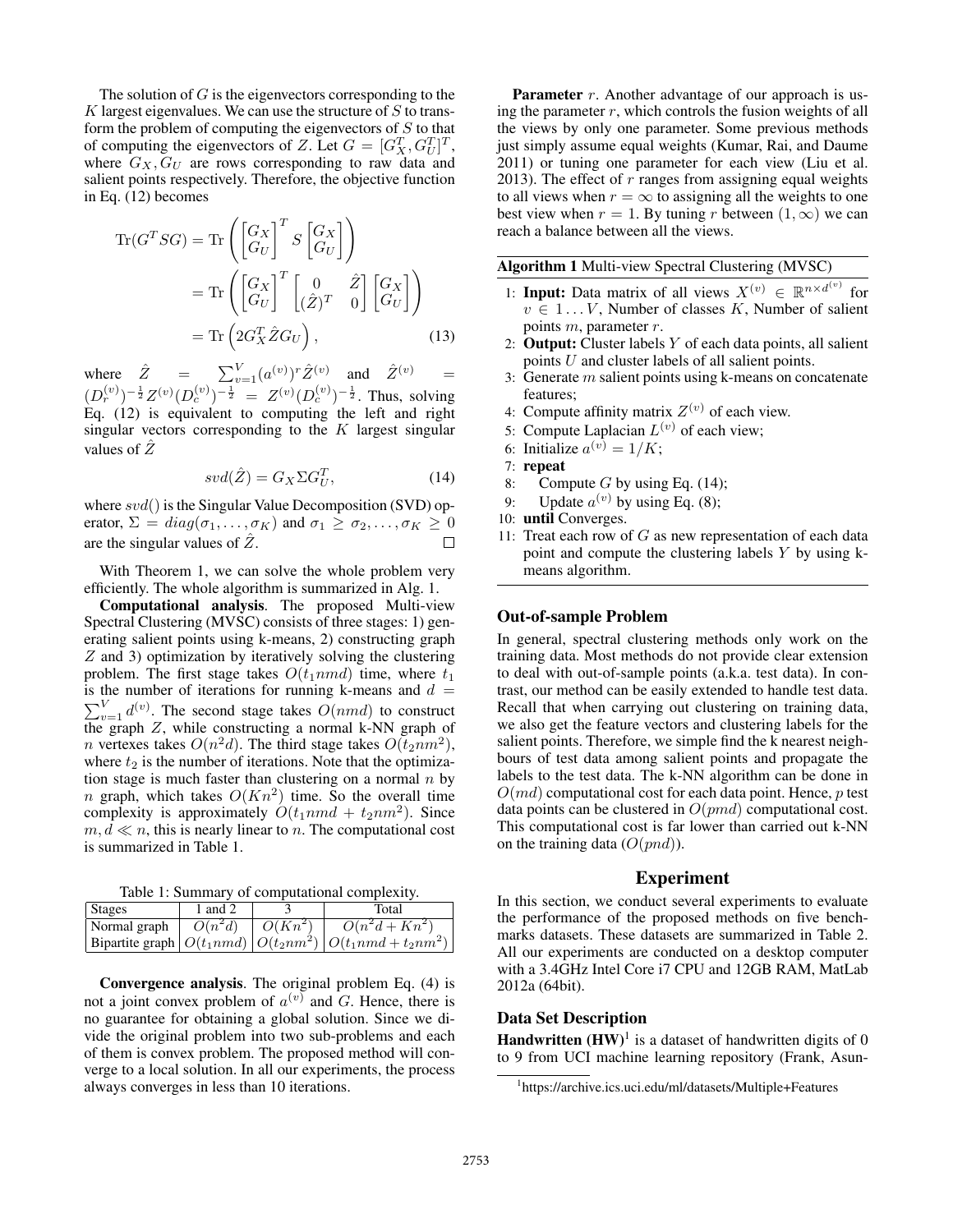cion, and others 2010). It consists of 2000 data points. We use all the 6 published features including 76 Fourier coefficients of the character shapes (FOU), 216 profile correlations (FAC), 64 Karhunen-love coefficients (KAR), 240 pixel averages in  $2 \times 3$  windows (Pix), 47 Zernike moment (ZER) and 6 morphological (MOR) features.

Caltech-101 (Fei-Fei, Fergus, and Perona 2007) image data set consists of 101 categories of images for object recognition problem. We follow previous work (Dueck and Frey 2007) and select the widely used 7 classes, i.e. Face, Motorbikes, Dolla-Bill, Garfield, Snoopy, Stop-Sign and Windsor-Chair and get 1474 images, which we called Caltech7 (Cal7). We also select a larger set named Caltech20 (Cal20) which contains totally 2386 images of 20 classes: Face, Leopards, Motorbikes, Binocular, Brain, Camera, Car-Side, Dolla-Bill, Ferry, Garfield, Hedgehog, Pagoda, Rhino, Snoopy, Stapler, Stop-Sign, Water-Lilly, Windsor-Chair, Wrench and Yin-yang. Five features are extracted from all the images: i.e. 48 dimension Gabor feature, 40 dimension wavelet moments (WM), 254 dimension CEN-TRIST feature, 1984 dimension HOG feature, 512 dimension GIST feature, and 928 dimension LBP feature.

Reuters<sup>2</sup> consists of documents that are written in five different languages and their translations. All the documents are categorized in to 6 classes. We use the subset that are written in English all their translations in all the other 4 languages (French, German, Spanish and Italian).

NUS-WIDE-Object (NUS) (Chua et al. July 8 10 2009) is a dataset for object recognition which consists of 30000 images in 31 classes. We use 5 features provided by the website  $\overline{3}$ , i.e. 65 dimension color Histogram (CH), 226 dimension color moments (CM), 145 dimension color correlation (CORR), 74 dimension edge distribution and 129 wavelet texture.

Animal with attributes  $(AWA)^4$  is a data set of animal images. It consists of 50 kinds of animals described in 6 features. We randomly sample 80 images for each class and get 4000 images in total. All the published features are used: Color Histogram (CQ, dim 2688), Local Self-Similarity (LSS, dim 2000), Pyramid HOG (PHOG, dim 252), SIFT (dim 2000), Color SIFT (RGSIFT, dim 2000) and SURF (dim 2000).

## Clutering Evaluation

In this subsection, we first evaluate the capability of the proposed multi-view clustering method on 5 datasets: HW, Caltech7, Caltech20, Reuters and NUS. We compare the proposed methods with three other state-of-art approaches as stated bellow:

Single view Spectral Clustering (SC): Running spectral clustering on each single view (Ng et al. 2002).

Feature Concatenation Spectral Clustering (ConSC): Concatenating features of all the views and run spectral clustering on the resulted feature (Kumar, Rai, and Daume 2011).

Co-regularized Spectral Clustering (CoregSC): one of the state-of-the-art multi-view spectral clustering method proposed in (Kumar, Rai, and Daume 2011).

Multi-Modal Spectral Clustering (MMSC): another recent multi-view clustering method proposed in (Cai et al. 2011).

Multi-view Spectral Clustering (MVSC): this is the proposed method in Alg. (1).

For fair comparison, we download the source code from the authors' website and follow their experimental setting and the parameter tuning steps in their paper. And we use Gaussian kernel for all the experiments except for the Reuters dataset, where we use linear kernel. We search the parameter r in logarithm form  $(\log_{10} r$  from 0.1 to 2 with step size 0.2. We also set  $m = 400$  and construct 8-nearestneighbour graph between raw All the experiments are repeated for 10 times and average results are reported. For the experimental results, we report three metrics (Manning, Raghavan, and Schütze 2008): mean purity, mean mutual information (NMI) and mean running time.

Table 3: Clustering purity comparison on all data sets. "OM" means "Out-of-memory error" while running the experiment.

| Data set    | HW     | Cal7   | Cal20     | Reuters | <b>NUS</b> |
|-------------|--------|--------|-----------|---------|------------|
| SC(1)       | 75.12% | 79.22% | 68.13%    | 53.10%  | 15.98%     |
| SC(2)       | 75.44% | 79.85% | 68.13%    | 54.86%  | 16.13%     |
| SC(3)       | 76.39% | 79.36% | 69.09%    | 56.92%  | 15.78%     |
| SC(4)       | 73.47% | 80.56% | 67.01%    | 53.82%  | 16.29%     |
| SC(5)       | 75.84% | 80.48% | 67.99%    | 56.79%  | 16.44%     |
| SC(6)       | 78.89% | 79.97% | 66.90%    |         |            |
| ConcatSC    | 59.33% | 77.96% | 60.33%    | 56.70%  | 26.81%     |
| CoRegSC     | 82.23% | 83.71% | $76.11\%$ | 55.23%  | $26.49\%$  |
| <b>MMSC</b> | 75.84% | 84.47% | 69.04%    | 39.01%  | OМ         |
| Proposed    | 84.41% | 84.66% | 74.06%    | 57.73%  | 28.21%     |

Table 4: Clustering NMI comparison on all data sets. "OM" means "Out-of-memory error" while running the experiment.

| Data set    | <b>HW</b> | Cal7   | Cal20  | Reuters | <b>NUS</b> |
|-------------|-----------|--------|--------|---------|------------|
| SC(1)       | 0.7589    | 0.4189 | 0.4842 | 0.3099  | 0.0398     |
| SC(2)       | 0.7549    | 0.4239 | 0.4813 | 0.3033  | 0.0419     |
| SC(3)       | 0.7556    | 0.4217 | 0.4848 | 0.3039  | 0.0403     |
| SC(4)       | 0.7547    | 0.4220 | 0.4816 | 0.3123  | 0.0432     |
| SC(5)       | 0.7576    | 0.4206 | 0.4830 | 0.3078  | 0.0429     |
| SC(6)       | 0.7577    | 0.4190 | 0.4830 |         |            |
| ConcatSC    | 0.5795    | 0.2734 | 0.3590 | 0.3228  | 0.1421     |
| CoRegSC     | 0.8358    | 0.5253 | 0.6107 | 0.3261  | 0.1428     |
| <b>MMSC</b> | 0.7920    | 0.5638 | 0.5938 | 0.1335  | OМ         |
| Proposed    | 0.8324    | 0.5586 | 0.5698 | 0.3567  | 0.1493     |

Table 3 and Table 4 show clustering purity and NMI respectively, while Table 5 shows the running time of all the methods. In general, the multi-view methods can achieve better results than the single view algorithms. Additionally, our proposed method MVSC constantly outperforms the single view methods and achieves comparable or even better results than the other multi-view methods. For running time

<sup>2</sup> https://archive.ics.uci.edu/ml/datasets.html

<sup>3</sup> http://lms.comp.nus.edu.sg/research/NUS-WIDE.htm

<sup>4</sup> http://attributes.kyb.tuebingen.mpg.de/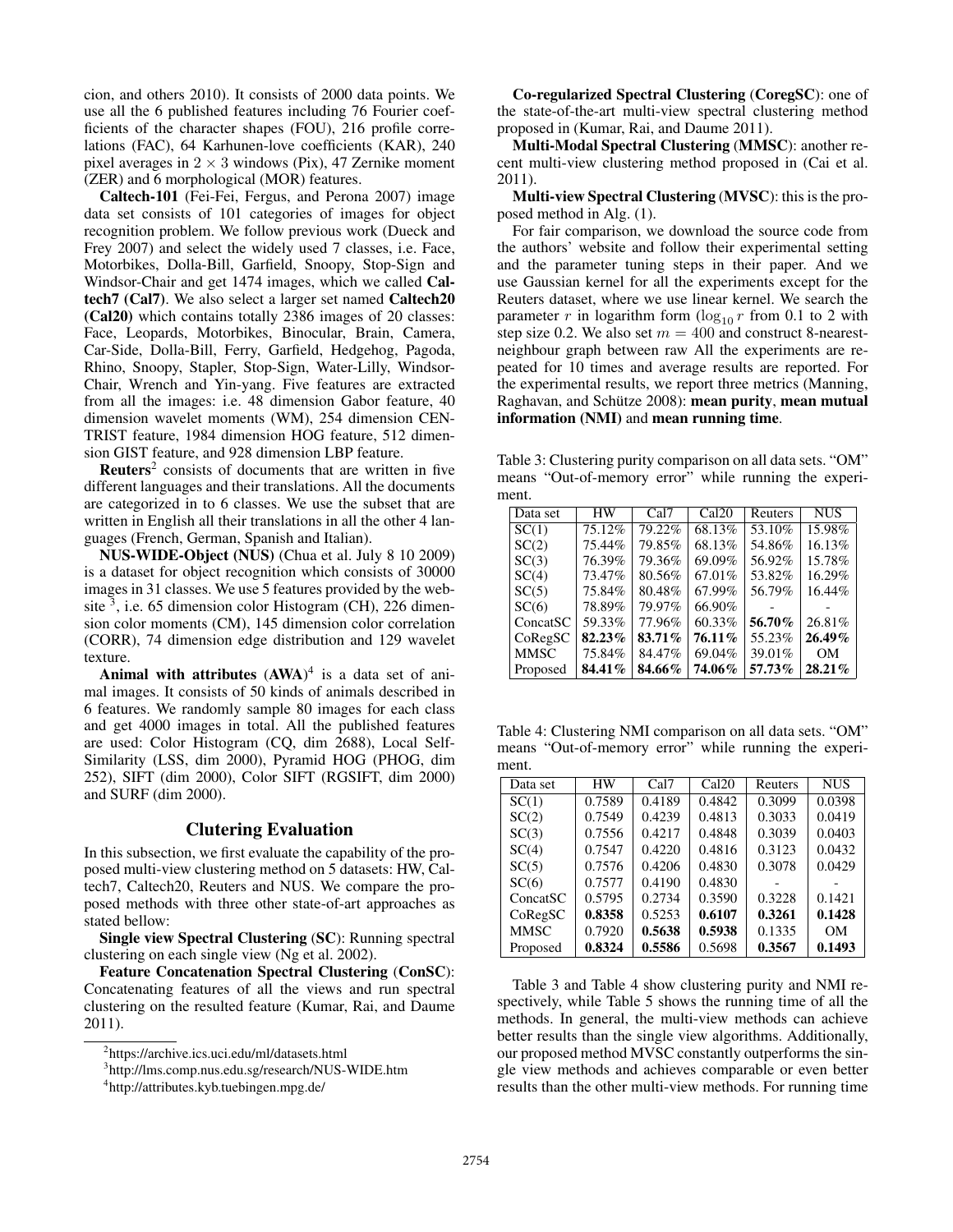| No.          | <b>HW</b>         | Caltech <sub>7/20</sub>       | Reuters           | <b>NUS</b> | AWA          |
|--------------|-------------------|-------------------------------|-------------------|------------|--------------|
|              | $\text{Pix}(240)$ | $\overline{\text{Gabor}}(48)$ | English $(21531)$ | CH(65)     | CO(2688)     |
|              | Fou $(76)$        | WM(40)                        | France(24892)     | CM(226)    | LSS(2000)    |
| 3            | Fac(216)          | CENTRIST(254)                 | German $(34251)$  | CORR(145)  | PHOG(252)    |
| 4            | ZER(47)           | HOG(1984)                     | Italian $(15506)$ | EDH(74)    | SIFT(2000)   |
|              | KAR(64)           | GIST(512)                     | Spanish(11547)    | WT(129)    | RGSIFT(2000) |
| 6            | MOR(6)            | LBP(928)                      |                   |            | SURF(2000)   |
| # of data    | <b>2000</b>       | 1474/2386                     | 18758             | 26315      | 4000         |
| # of classes | 20                | 7/20                          | 6                 | 31         | 50           |

Table 2: Summary of the multi-view datasets used in our experiments.

Table 5: Running time comparison on all data sets (seconds). "OM" means "Out-of-memory error" while running the experiment.

| Data set    | НW    | Cal7  | Cal20  | Reuters  | <b>NUS</b> |
|-------------|-------|-------|--------|----------|------------|
| SC(1)       | 1.74  | 10.94 | 29.18  | 556.98   | 852.07     |
| SC(2)       | 1.54  | 10.30 | 29.27  | 443.92   | 580.36     |
| SC(3)       | 1.53  | 10.20 | 29.32  | 422.91   | 478.88     |
| SC(4)       | 1.53  | 10.16 | 29.15  | 354.68   | 527.62     |
| SC(5)       | 1.58  | 10.32 | 29.32  | 307.62   | 633.01     |
| SC(6)       | 1.53  | 10.24 | 29.33  |          |            |
| ConcatSC    | 2.20  | 11.00 | 26.19  | 556.73   | 2172.90    |
| CoRegSC     | 16.42 | 61.78 | 180.65 | 7074.17  | 56327.26   |
| <b>MMSC</b> | 6.13  | 27.62 | 80.25  | 14556.13 | OМ         |
| Proposed    | 0.84  | 1.21  | 2.26   | 135.48   | 19.34      |

comparison in Table 5, the proposed method is up to several orders of magnitude faster than the baseline methods. The gap is even larger in the large datasets. The other benefits of the proposed method is low space complexity. In fact, nearly all the baseline methods raise out-of-memory exception when number of data points are more than 40,000 while the proposed method can easily handle more than 100,000 samples at once.

# Out-of-sample Problem

In this subsection, we consider the out-of-sample problem. Experiments are conducted on AWA dataset. Five fold crossvalidation is used and we report the mean purity, the mean NMI and the mean testing time. At each fold, 1/5 of the data are used as in-sample clustering like that in the previous subsection and the other 4/5 are used for the out-ofsample test. For the out-of-sample test, the data and the estimated cluster labels of the in-sample clustering are used as training data for the model. Here we compare two situations:  $\hat{1}$ ) training model with the whole raw in-sample data; 2) training model with the generated salient points. Two kinds of models are trained in both situation: Linear Regression (LR) and Nearest Neighbour (1NN). The corresponding models trained on the salient points are called Salient 1 Nearest Neighbour (Sa1NN) and Salient Linear Regression (SaLR) respectively. We compare the proposed method with a third baseline method Spectral Embedded Clustering (SEC) (Nie et al. 2011). Since the data have several views, we train and apply models on each view and use simple voting scheme to decide the final cluster label for

each testing sample.

| Method     | 1NN    | LR       | <b>SEC</b> | Sa1NN  | SaLR     |
|------------|--------|----------|------------|--------|----------|
| Purity     | 8.13%  | $7.22\%$ | $7.79\%$   | 8.37%  | $7.31\%$ |
| NMI        | 0.1395 | 0.1124   | 0.1252     | 0.1490 | 0.1120   |
| Time $(s)$ | 972.53 | O 97     | O 99       | 436.45 | 0.94     |

Table 6 shows the testing performance of all the methods. The first two rows of the table are purity and NMI, respectively, while the third row shows the testing time. We can observe that the purity of the salient-point-based models are comparable or even better than the raw-data-based models. The testing time of Sa1NN is much less than the 1NN model. This is reasonable since the computational complexity of 1NN algorithm is proportional to the number of training samples. All these results demonstrate that we can achieve comparable performance using models trained only on the salient points.

# Conclusion

In this paper, we propose a novel large-scale multi-view spectral clustering method based on bipartite graph, named MVSC. Given a multi-view data set with  $n$  data points, MVSC select  $m$  uniform salient points among all the views to represent the manifold structures of all the features. For each view, one sub-bipartite-graph is constructed between the raw data points and the generated salient points. We use local manifold fusion to generate a fused bipartite graph to integrate information of all the sub-graph. By exploring the structure of the bipartite graph, the clustering process can be accelerated significantly. The computational complexity is close to linear to the number of data points. For the clustering results, we not only obtain cluster labels for the training data but also cluster labels for the salient points. The later information has been used to handle the out-of-sample problem in low computational cost. Extensive experiments on five benchmark data sets demonstrate that our proposed method is up to several orders of magnitude faster than the state-of-the-art methods, while preserving the comparable or even better accuracy.

# **References**

Alzate, C., and Suykens, J. A. 2010. Multiway spectral clustering with out-of-sample extensions through weighted